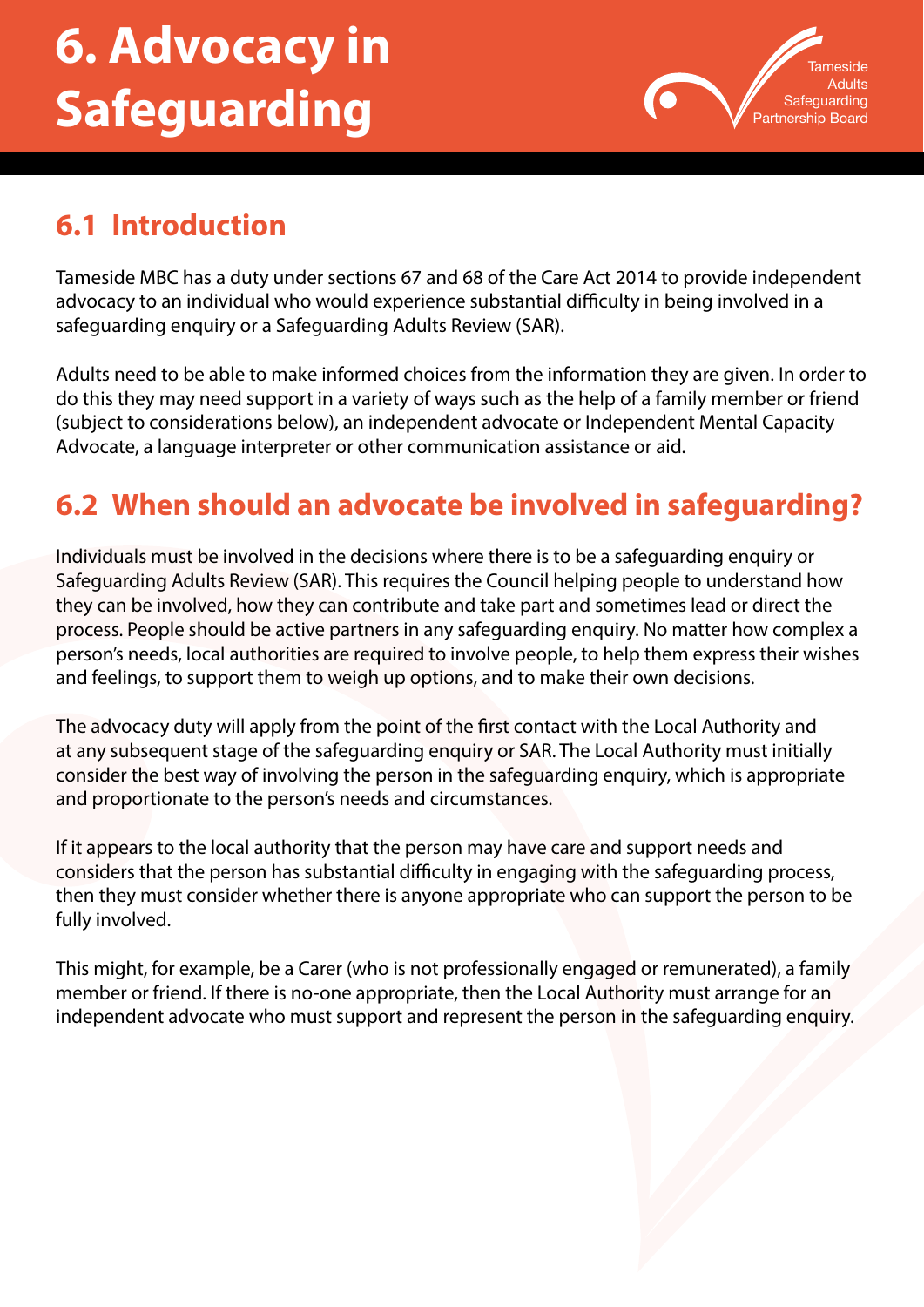# **6.3 Judging Substantial Difficulty**

The Care Act 2014 defines four areas in any one of which a substantial difficulty might be found, which are set out below.

- Understanding relevant information. Many people can be supported to understand relevant information, if it is presented appropriately and if time is taken to explain it. Some people, however, will not be able to understand relevant information, for example if they have midstage or advanced dementia.
- Retaining information. If a person is unable to retain information long enough to be able to weigh up options and make decisions, then they are likely to have substantial difficulty in engaging and being involved in the process.
- Using or weighing the information as part of the process of being involved. A person must be able to weigh up information, in order to participate fully and express preferences for or choose between options. If they are unable to do this, they will have substantial difficulty in engaging and being involved in the process.
- Communicating their views, wishes and feelings. A person must be able to communicate their views, wishes and feelings whether by talking, writing, signing or any other means, to aid the decision process and to make priorities clear. If they are unable to do this, they will have substantial difficulty in engaging and being involved in the process.

Where an independent advocate has already been arranged under section 67of the Care Act 2014 or under the Mental Capacity Act 2005 then, unless inappropriate, the same advocate should be used.

Effective safeguarding seeks to promote an Adult's rights as well as protecting their physical safety and taking action to prevent the occurrence or reoccurrence of abuse or neglect. It enables the adult to understand both the risk of abuse and actions that she or he can take, or ask others to take, to mitigate that risk.

If a safeguarding enquiry needs to start urgently then it can begin before an advocate is appointed but one must be appointed as soon as possible. All agencies should be aware of how the services of an advocacy can be accessed and what their role is.

It is critical that the Adult is supported in what they may feel is a daunting process which may lead to some very difficult decisions. An individual who is thought to have been abused or neglected may be so demoralised, frightened, embarrassed or upset that independent advocacy provided to help them to be involved will be crucial.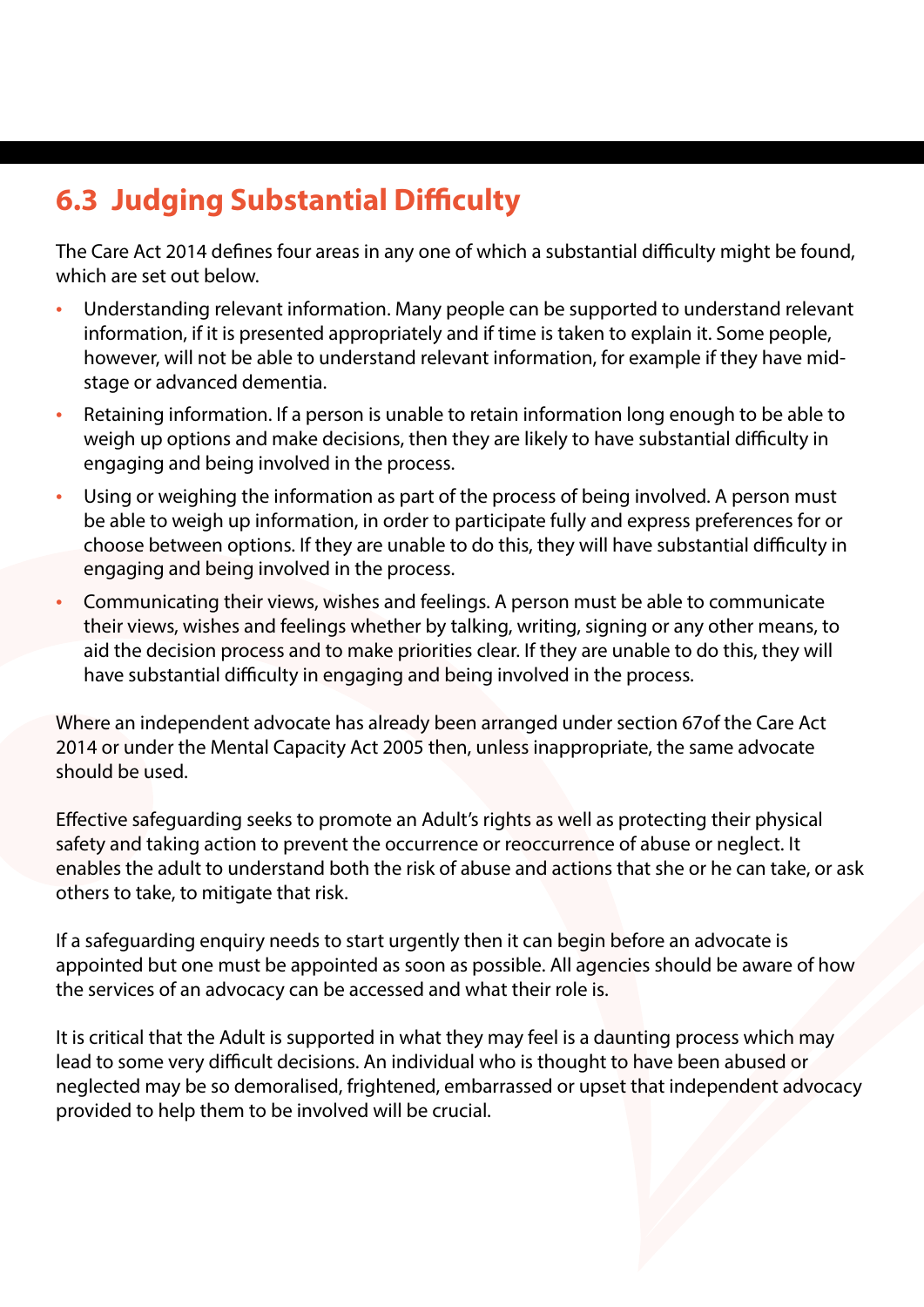## **6.3 Who is an "appropriate individual" to assist a person's involvement?**

The appropriate individual cannot be:

- Someone who is already providing the person with care or treatment in a professional capacity or on a paid basis (regardless of who employs or pays for them). That means it cannot be, for example, the person's GP, nurse, key worker or care and support worker.
- Someone the person does not wish to support them. The person's wish not to be supported by an individual should be respected and if the person has capacity, or is competent to consent, the person's wishes must be followed. If the person has been judged to lack the capacity to make a decision, then the Local Authority must be satisfied that it is in a person's best interests to be supported and represented by the individual.
- Someone who is unlikely to be able to, or available to, adequately support and represent the person and to facilitate their involvement in the processes. It is unlikely that some people will be able to fulfil this role easily, for instance a family member who lives at a distance and who only has occasional contact with the person, a spouse who also finds it difficult to understand the local authority processes, a friend who expresses strong opinions of their own prior to finding out those of the individual concerned, or a housebound parent. It is not sufficient to know the person well; the role of the appropriate individual is to support the person's active involvement with the Local Authority processes.

It will clearly not be suitable for a person to be regarded as an appropriate individual where they are implicated in any enquiry of abuse or neglect or have been judged by a SAR to have failed to prevent an abuse or neglect.

## **6.5 The role of the Independent Advocate**

Advocates will decide the best way of supporting and representing the person they are advocating for, always with regard to the wellbeing and interest (including their views, beliefs and wishes) of the person concerned.

In addition, where practicable, they are expected to meet the person in private. Where a person has capacity, the advocate should ask their consent to look at their records and to talk to their carer, family, friends, care or support worker and others who can provide information about their needs and wishes, their beliefs and values. Where a person does not have capacity to decide whether an advocate should look at their relevant records or talk to their family and friends, then the advocate should consult the records and the family and others as appropriate, but consulting the family and others only where the advocate considers this is in the person's best interests. The Care Act allows advocates to examine and take copies of relevant records in certain circumstances.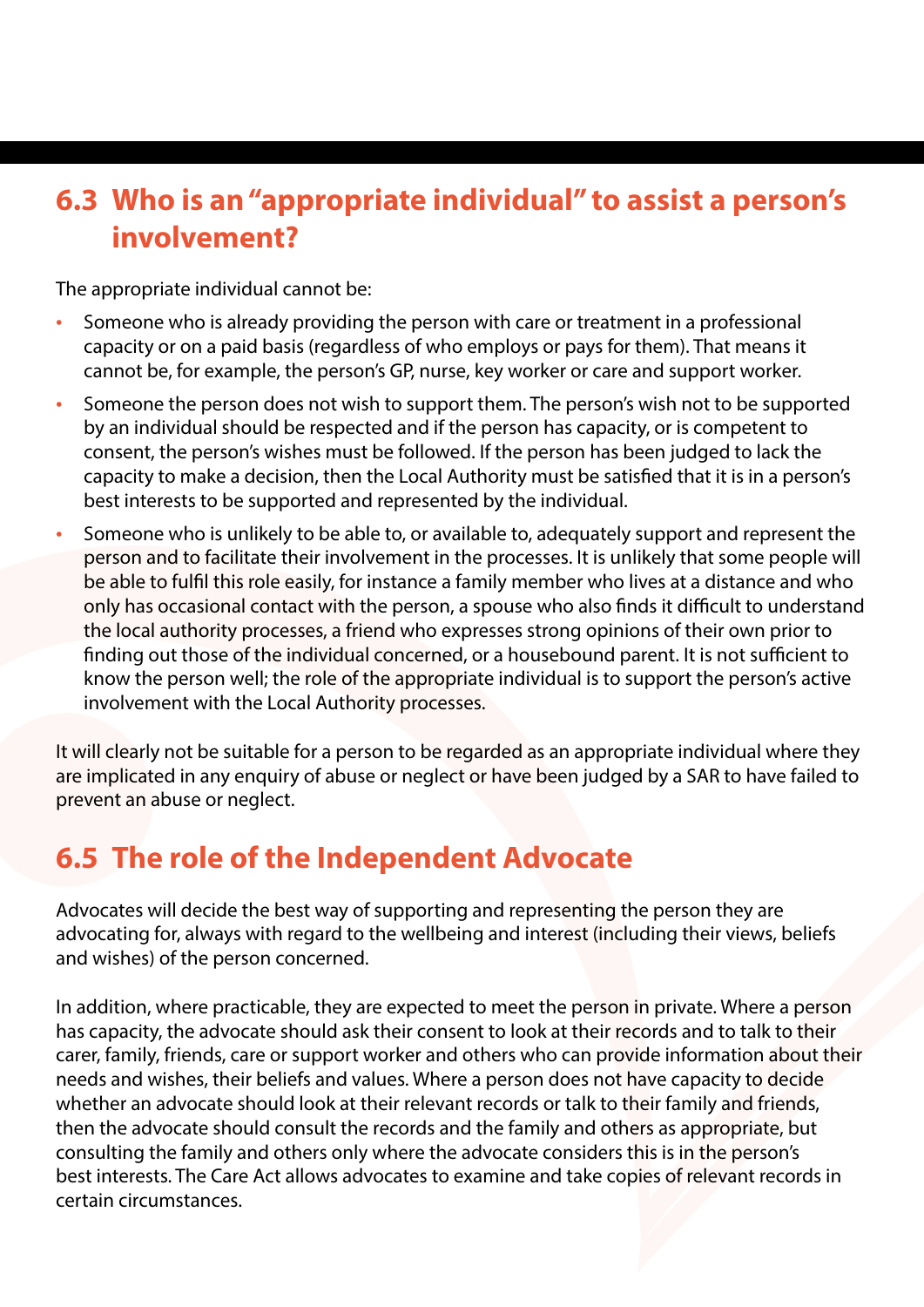Acting as an advocate for a person who has substantial difficulty in engaging with care and support or safeguarding processes is a responsible position. It includes:

- Assisting a person to understand the safeguarding processes. This requires advocates to understand local authority policies, and other agencies roles, and processes and good practice in safeguarding enquiries and SARs. It may involve advocates spending considerable time with the individual, considering their communications needs, wishes, feelings and their life story, and using all this to assist the person to be involved and where possible to make decisions.
- Assisting a person to communicate their views, wishes and feelings to the staff that are carrying out safeguarding enquiries or reviews.
- Assisting a person to understand how their needs can be met by the local authority or otherwise.
- Assisting the person to understand their rights under the Care Act and assisting the person to understand their wider rights, including their rights to liberty and family life. A person's rights are complemented by the local authority's duties, for example to involve the person, to meet needs in a way that is least restrictive of a person's rights.
- Assisting a person to challenge a decision or process made by the local authority; and where a person cannot challenge the decision even with assistance, then to challenge it on their behalf.

There are some particular important issues for advocates to address in relation to safeguarding. These include assisting a person to:

- Decide what outcomes/changes they want.
- Understand the behaviour of others that are abusive/neglectful.
- Understand which actions of their own may expose them to avoidable abuse or neglect.
- Understand what actions that they can take to safeguard themselves.
- Understand what advice and help they can expect from others, including the criminal justice system.
- Understand what parts of the process are completely or partially within their control.
- Explain what help they want to avoid reoccurrence and also recover from the experience.